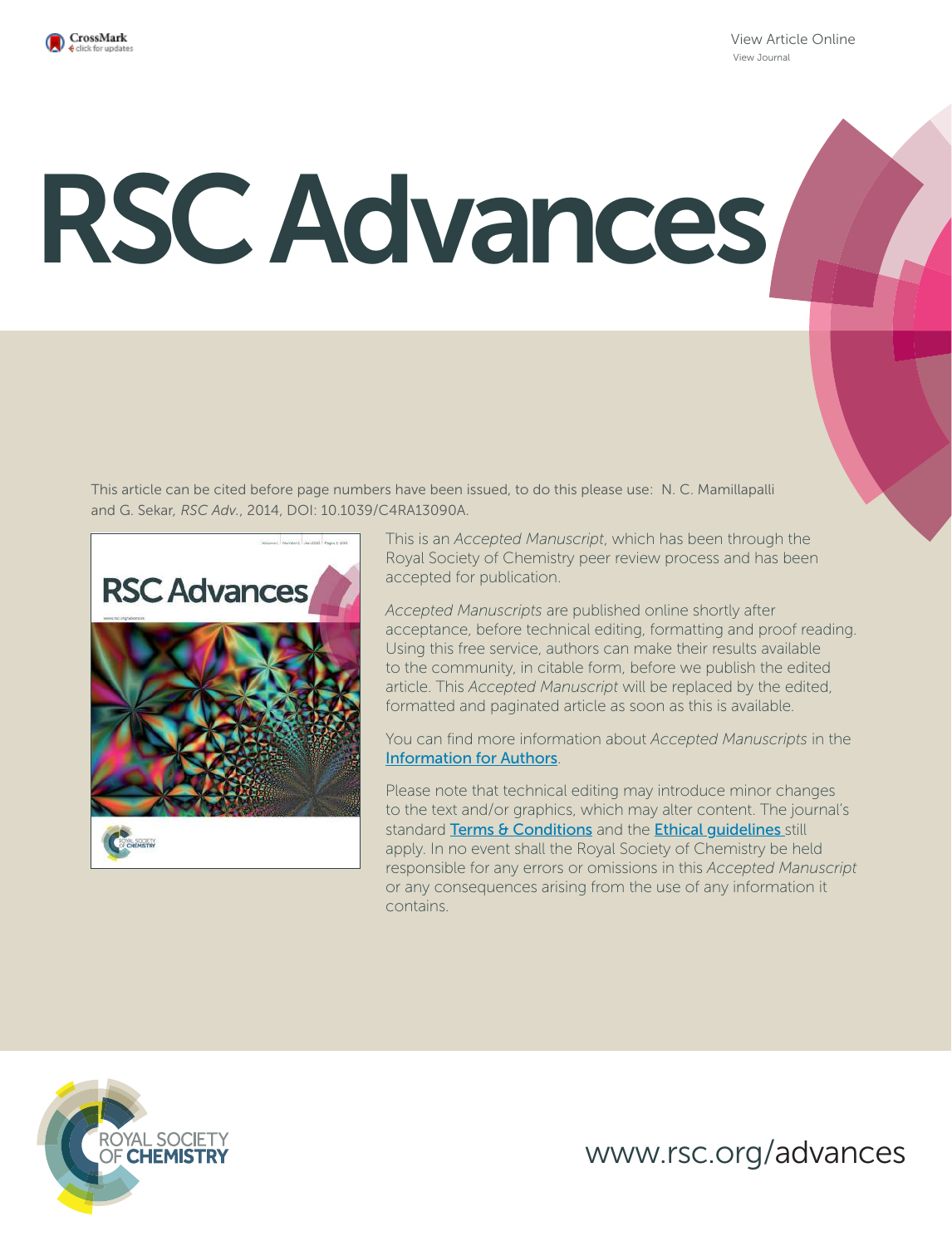# **RSC** Advance

Cite this: DOI: 10.1039/x0xx00000x

# **ARTICLE**

**RSCPublishing** 

View Article Online DOI: 10.1039/C4RA13090A

# **Metal free chemoselective reduction of α-keto amides using TBAF as catalyst**

N. Chary Mamillapalli and Govindasamy Sekar\*

Received 00th January 2012, Accepted 00th January 2012

DOI: 10.1039/x0xx00000x

www.rsc.org/

Metal and ligand free chemoselective reduction of keto group and complete reduction of the both keto and amide groups of  $\alpha$ -keto amide with hydrosilanes using tetrabutylammoniumflouride (TBAF) as catalyst have been accomplished. This methodology affords an efficient and economic route for the synthesis of biologically important  $\alpha$ hydroxy amides and  $\beta$ -amino alcohols. The other important advantage of this TBAF catalyst is chemoselective reduction of ketones to corresponding alcohols in the presence several other sensitive functional groups.

# **Introduction**

Chemoselective reduction is one of the most significant transformations in synthetic chemistry.<sup>1</sup> Metal catalyzed reduction of ketone<sup>2</sup> and amide<sup>3</sup> functional groups using hydrosilanes as reducing reagent are well established transformations in synthetic methodology. The main drawback associated with these reduction reactions is the use of expensive metals, which require inert atmosphere and ligands. It is believed that these reduction reactions generally take place through metal hydride transfer.<sup>4</sup> With the aid of acid,<sup>5</sup> base<sup>6</sup> or fluoride ions, $\frac{7}{7}$  the hydrosilanes paved route for metal free reduction of ketones. There has been tremendous growth in the base catalyzed reduction of ester<sup>8</sup> and tertiary amide<sup>9</sup> functional groups. The serious limitation of this base catalyzed reduction is moderate selectivity and works only with tertiary amides. However, recently, much attention has been focused on the metal free reduction of secondary amides. Recently, Beller et . reported metal free selective monoreduction of phthalimides and imidazolidine-2,4-diones using TBAF catalyst<sup>10</sup> and selective reduction of tertiary amide to amine with boronic acid catalyst.<sup>11</sup> Charette et al. reported metal free chemoselective reduction of secondary amides to amines using triflic anhydride and  $Et_3SiH/Hantzsch$  ester hydride (HEH).<sup>12</sup>



**Scheme 1:** Reduction of  $\alpha$ -ketoamide using TBAF catalyst

Recently, reduction of aliphatic tertiary amides to amines using  $Cs<sub>2</sub>CO<sub>3</sub>$  catalyst and reduction of tertiary, secondary and primary amides by  $B(C_6F_5)_3$  catalyst have been reported.<sup>13</sup> Very recently, we have developed a chemoselective reduction of  $\alpha$ ketoamides using nickel catalyst.<sup>14</sup> As part of our on-going research towards developing metal free synthetic reactions and environmentally benign reaction conditions,<sup>15</sup> herein, we report, metal and ligand free chemoselective reduction of keto group of α-keto amides and complete reduction of both keto and amide groups of  $\alpha$ -keto amide using TBAF as catalyst yielding biologically active  $\alpha$ -hyroxy amides<sup>16</sup> and β-amino alcohols<sup>17</sup> respectively at room temperature (Scheme 1). Fluoride ion was previously been known as catalysts for the reduction of simple aldehydes, ketones and nitriles.<sup>7e</sup> However, to the best our knowledge, this is the first metal free fluoride ions catalyst for the selective reduction of  $\alpha$ -keto amides using hydrosilanes.

#### **Results and discussion**

The optimization of the chemoselective reduction was initiated with 2-oxo-N-2-diphenylacetamide **1a** as model substrate, using polymethylhydrosilane (PMHS) as reducing agent with 5 mol% of TBAF catalyst at room temperature in THF. This reaction yielded 60% of chemoselectively reduced product α-hydroxy amide 2a in 24 hours (Table 1, entry 1). Usage of 10 mol% of TBAF catalyst drastically increased the reactivity but the selectivity got reduced as it yielded 86% of **2a** along with 10% of β-amino alcohol **3a** (entry 2). In order to increase the chemoselectivity, various hydrosilanes were examined and the results are summarized in Table 1. Alkoxysilanehydrides such as  $(EtO)$ <sub>3</sub>SiH and Me $(EtO)$ <sub>2</sub>SiH produced **3a** as major product with 55% and 50% yield respectively (entries 3 and 4).

**RSC Advances Accepted Manuscript**

**RSC Advances Accepted Manuscript**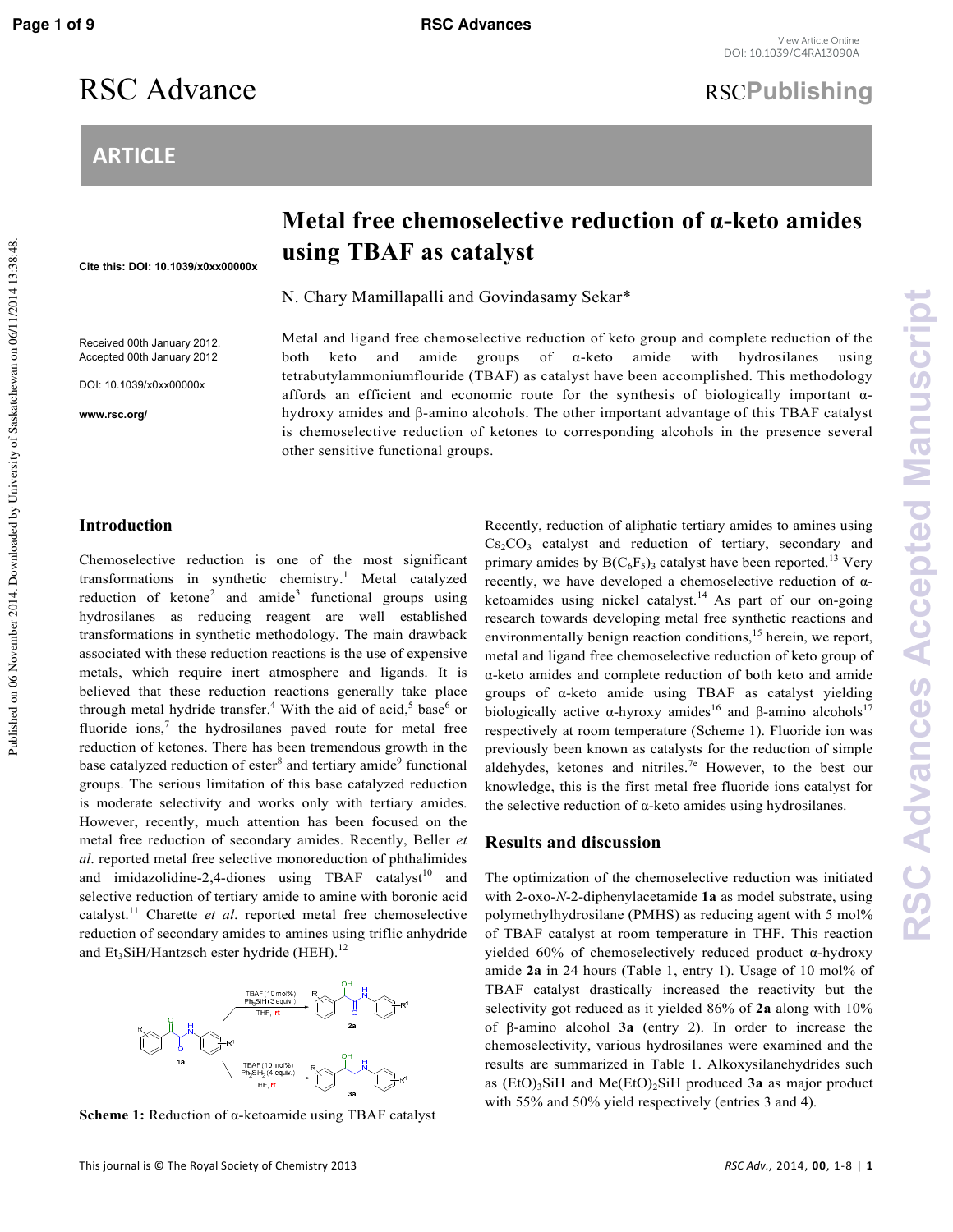Published on 06 November 2014. Downloaded by University of Saskatchewan on 06/11/2014 13:38:48. Published on 06 November 2014. Downloaded by University of Saskatchewan on 06/11/2014 13:38:48.

**Table 1.** Reduction of α-keto amide by various hydrosilanes using TBAF catalyst<sup>*a*</sup>

|                                                             | Ħ<br>ő                               | <b>TBAF</b><br>Hydrosilane<br>THF.rt | OH<br>Ħ<br>ő | OH<br>÷                | Ħ        |
|-------------------------------------------------------------|--------------------------------------|--------------------------------------|--------------|------------------------|----------|
|                                                             | 1a                                   |                                      | 2a           |                        | 3a       |
| Entry                                                       | Hydrosilane (equiv.)                 | TBAF (mol%)                          | Time (h)     | Yield <sup>b</sup> (%) |          |
|                                                             |                                      |                                      |              | 2a                     | 3a       |
| 1                                                           | PMHS(4)                              | 5                                    | 24           | 60                     | $\equiv$ |
| $\overline{\mathbf{c}}$                                     | PMHS(4)                              | 10                                   | з            | 86                     | 10       |
| з                                                           | $(EtO)$ <sub>3</sub> SiH $(4)$       | 10                                   | 5            | 33                     | 55       |
| 4                                                           | Me(EtO)-SiH(4)                       | 10                                   | з            | 38                     | 50       |
| 5                                                           | $(Et)_{3}SiH(4)$                     | 10                                   | 24           | 29                     |          |
| 6                                                           | Me <sub>2</sub> CISiH(4)             | 10                                   | 24           | 19                     |          |
| 7                                                           | MeCl <sub>2</sub> SiH(4)             | 10                                   | 24           | 15                     |          |
| 8                                                           | Ph <sub>3</sub> SiH(4)               | 10                                   | 5            | 98                     |          |
| 9                                                           | Ph <sub>3</sub> SiH(3)               | 10                                   | 6            | 97                     |          |
| 10                                                          | TMDSO (4)                            | 10                                   | 8            | 23                     | 72       |
| 11                                                          | Ph <sub>2</sub> SiH <sub>2</sub> (4) | 10                                   | 4            | ۰                      | 95       |
| 12                                                          | PMHS(5)                              | 10                                   | 24           |                        | 89       |
| 13                                                          | $(EtO)$ <sub>3</sub> SiH(5)          | 10                                   | 24           |                        | 87       |
| 14                                                          | Me(EtO) <sub>2</sub> SiH(5)          | 10                                   | 24           |                        | 85       |
| 15                                                          | TMDS(5)                              | 10                                   | 24           |                        | 92       |
| 16                                                          | Ph <sub>2</sub> SiH <sub>2</sub> (4) |                                      | 24           |                        |          |
| 17                                                          | Ph <sub>3</sub> SiH(4)               |                                      | 24           |                        |          |
| 'Reaction condition: 0.5 mmol of 1a in THF. 'Isolated vield |                                      |                                      |              |                        |          |

Alkylsilanehydride such as  $(Et)$ <sub>3</sub>SiH, Me<sub>2</sub>ClSiH and MeCl<sub>2</sub>SiH are slow in reduction reaction but provided only chemoselective reduced product **2a** with poor yields 29%, 19% and 15% respectively after 24 hours (entries 5-7). Surprisingly, in the presence of 3 equivalents of  $Ph<sub>3</sub>SiH$ , the reaction yielded 97% of exclusively **2a** after 6 hours and not even trace amount of complete reduced product **3a** was observed (entry 9). Increasing the amount of  $Ph<sub>3</sub>SiH$  to 10 equivalents and reaction time 48 hours also did not affect the chemoselectivity. These results show that the bulkiness and reactivity of  $Ph<sub>3</sub>SiH$  is playing a major role in the selective reduction of keto group of 1a. In presence of  $(EtO)$ <sub>3</sub>SiH, Me $(EtO)$ <sub>2</sub>SiH, tetramethyl disiloxane (TMDSO) and  $Ph<sub>2</sub>SiH<sub>2</sub>$  (entries 3, 4, 10 and 11), the selectivity was reduced due to the high reactivity and small size of hydrosilanes. Me<sub>2</sub>ClSiH and MeCl<sub>2</sub>SiH are less reactive than  $(Et)$ <sub>3</sub>SiH due to the presence of chlorine and selectively provided only  $2a$  with low yields (Table 1, entries 5 to 7).<sup>18</sup>

Using this optimized reaction condition (entry 9), several  $\alpha$ keto amides were chemoselectively reduced and the results are summarized in Table 2. Substitutions like electron withdrawing groups (**2f**, **2l** and **2m**), electron donating groups (**2d** and **2e**) on the aromatic ring attached to amide nitrogen and aliphatic amide attached ketone (**2i**, **2j** and **2k**) were well tolerated under our standard reaction condition. It is important to note that other sensitive functional groups which are prone to reduction reaction such as nitrile (**2m**), nitro (**2l**) and halo (**2g**) groups were unaffected.

After the selective reduction of keto group of  $\alpha$ -keto amides, the focus was shifted to complete reduction to produce **3a**. In order to shift the reduction towards **3a**, strong hydrosilanes such as TMDSO and  $Ph<sub>2</sub>SiH<sub>2</sub>$  were used for the reduction. As we expected, TMDSO yielded 72% of fully reduced **3a** along

with  $2a$  as minor product (Table 1, entry 10). Using  $Ph<sub>2</sub>SiH<sub>2</sub>$  as hydride transfer agent offered almost exclusive formation of **3a** in 4 hours (Table 1, entry 11). Other hydride transfer agents such as PMHS,  $(EtO)_3SiH$ ,  $Me(EtO)_2SiH$  and TMDS also provided **3a** in good yield, however the reaction time was too long (entries 12 to 15). Other fluoride sources such as CsF and KF were failed to yield **3a**. To know the role of TBAF in the reduction reactions, blank reactions were carried out only with hydrosilanes without TBAF but the reduction reaction did not take place at all (Table 1, entries 16 and 17).

**Table 2.** Chemoselective reduction of  $\alpha$ -keto amide by TBAF catalyst<sup>a</sup>

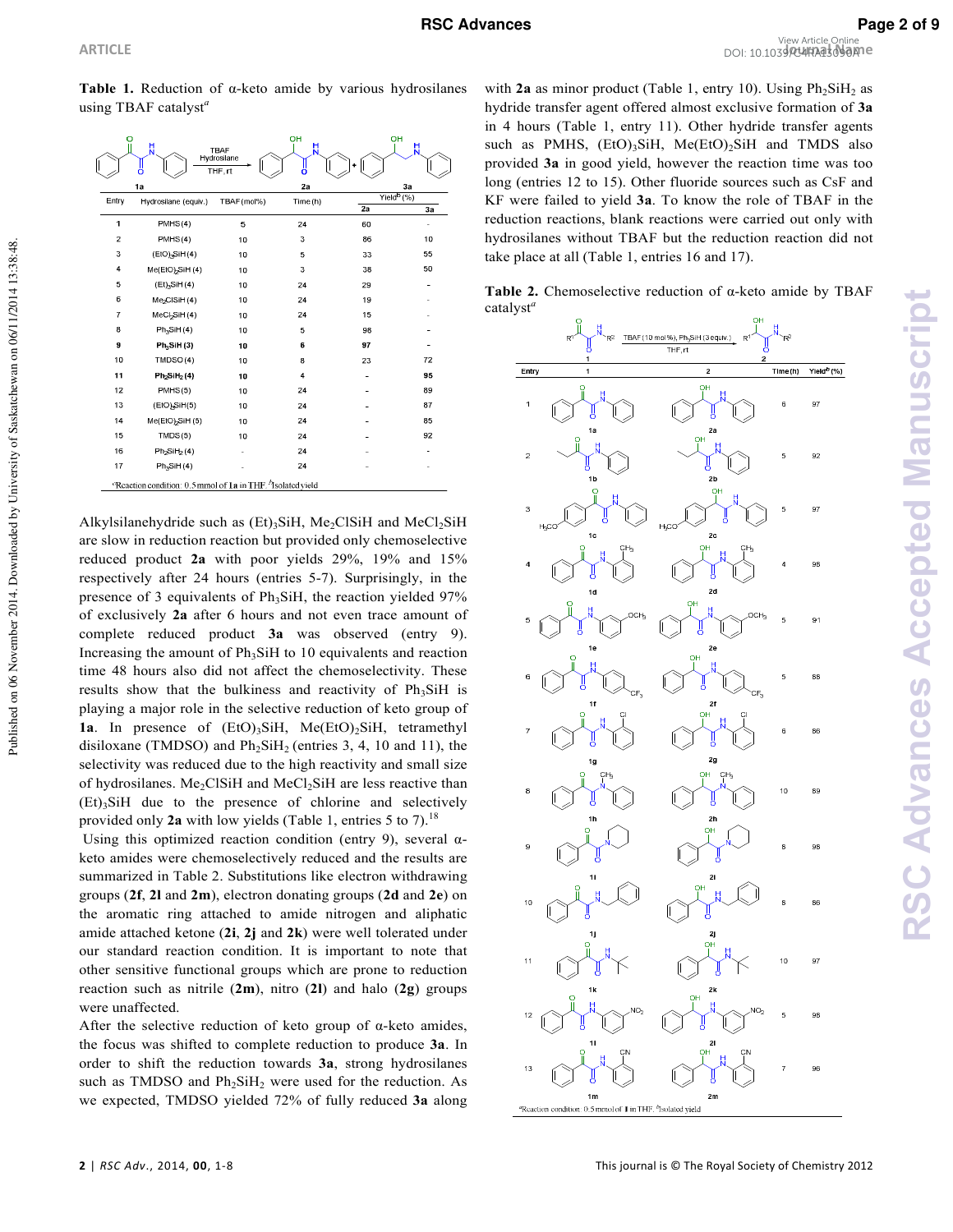Published on 06 November 2014. Downloaded by University of Saskatchewan on 06/11/2014 13:38:48. Published on 06 November 2014. Downloaded by University of Saskatchewan on 06/11/2014 13:38:48.

To establish the substrate scope of complete reduction, several  $\alpha$ -keto amides were treated with  $Ph_2SiH_2$  in presence of TBAF and the results are summarized in Table 3. Electron donating groups (**3c**, **3d** and **3e**) and electron withdrawing groups (**3f** and **3g**) did not affect the yield of the complete reduction products.<sup>19</sup>

**Table 3.** Complete reduction of  $\alpha$ -keto amide by TBAF catalyst



The mechanism for the TBAF-catalyzed selective reduction of  $\alpha$ -ketoamides might be similar to the fluoride ion catalyzed hydrosilylation of ketones.<sup>7</sup> First, the activation of silicon atom by anionic fluorine coordination to give *penta* coordinate silicon compound<sup>20</sup> 6 which would then reduce selectively the ketone by transferring the hydride to the carbonyl carbon to yield the corresponding silylated amide **7**, which upon base treatment would yield **2a** (scheme 2).



**Scheme 2.** The plausible mechanism for the selective reduction of  $α$ -keto amides by TBAF catalyst.

The mechanism for the TBAF-catalysed complete reduction of α-ketoamides also should be similar to the TBAF-catalysed selective monoreduction of phthalimides.<sup>10</sup> The *penta* coordinate silicon compound **9** would reduce the amide **10** by transferring the hydride to amide to give the corresponding disilylated amine **11** (Scheme 3). Another activated hydride **9**  may transfer the second hydride atom to **11** as shown in **12** to form mono silylated amine **13** then subsequent base workup should yield the complete reduced product **3a**.



**Scheme 3.** The plausible mechanism for the complete reduction of α-ketoamides by TBAF catalyst.

Other amides such as phenyl benzamide, methyl benzamide and  $N$ ,2-diphenyl acetamide did not react under complete reduction condition. However, on the other hand, α-hydroxy amide 2a and trimethylsilane protected hydroxy amide **15** react under similar reaction conditions and provided the fully reduced product in 93% and 90% respectively. In addtion,  $\alpha$ -methoxy amide **16** did not yield even a trace amount of reduced product.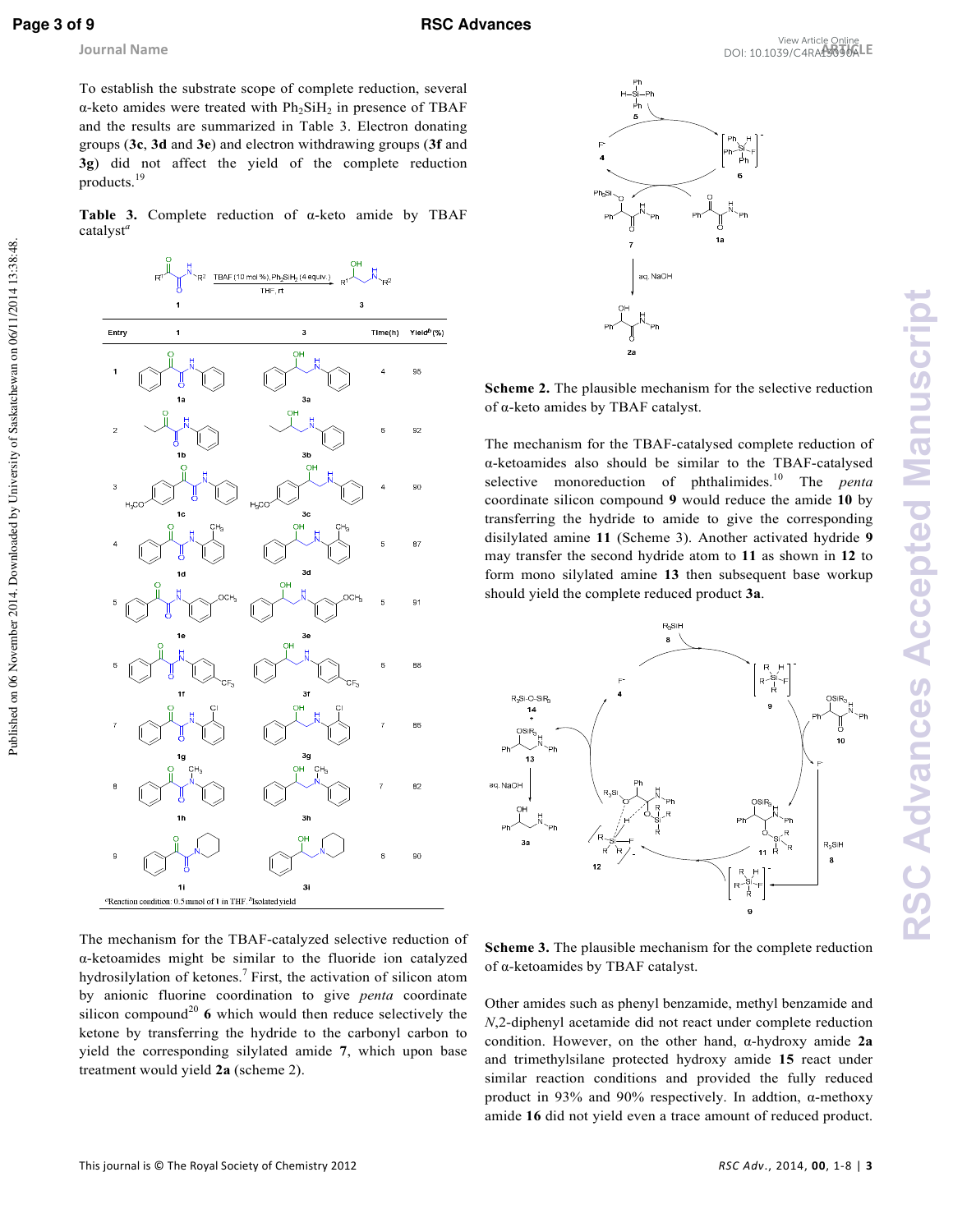View Article Online<br>DOI: 10.1039/C4RA13090A1e View Article

These results suggest that the  $\alpha$ -hydroxy group of  $\alpha$ -hydroxy amide plays a crucial role in the reduction of amide group of  $\alpha$ keto amide (Scheme 4).



**Scheme 4** 

**Table 4.** Chemoselective reduction of ketones by TBAF catalyst<sup>a</sup>



We further extended the scope of this chemoselective reduction reaction to simple ketones in the presence of several other sensitive functional groups and the results are summarized in Table 4. Various functional groups such as olefin, nitro, nitrile and ester tolerable under the catalytic system.

To examine the scalability of these metal-free reductions, the selective reduction and complete reduction of  $2$ -oxo- $N-2$ diphenylacetamide **1a** was performed in a gram scale and the results are summarized in Scheme 5.



**Scheme 5:** Gram scale reaction of **1a** with TBAF

This metal free methodology affords various biologically active α-hydroxy amide and β-amino alcohols at room temperature.

#### **Conclusions**

In conclusion, we have developed an efficient transition metal and ligand free TBAF catalysed chemoselective and complete reduction of  $\alpha$ -keto amides using appropriate hydrosilanes at room temperature. The present metal-free reduction method have several advantages including short reaction times, high yields, reaction at room temperature, chemoselective and complete reductions using appropriate hydrosilanes. The important advantage of using TBAF catalyst is chemoselective reduction of ketones to corresponding alcohols in the presence several other sensitive functional groups.

#### **Experimental Section**

#### **General Considerations**

 Hydrosilanes and TBAF (1.0 M solution in THF) were purchased from Sigma Aldrich chemical company. Thin-layer chromatography (TLC) was performed using Merck silica gel 60 F254 pre-coated plates  $(0.25 \text{ mm})$  and visualized by UV fluorescence quenching. Silica gel for column chromatography (particle size  $100-200$  mesh) was purchased from SRL India. <sup>1</sup>H and <sup>13</sup>C NMR spectra were recorded on a Bruker 400 MHz instrument. <sup>1</sup>H NMR spectra were reported relative to residual CHCl<sub>3</sub> ( $\delta$  7.26 ppm) or DMSO-d<sub>6</sub> ( $\delta$  2.50 ppm). <sup>13</sup>C NMR were reported relative to CDCl<sub>3</sub> ( $\delta$  77.16 ppm) or DMSO- $d_6$  ( $\delta$  39.52 ppm). FTIR spectra were recorded on a JASCO spectrometer and are reported in frequency of absorption  $(cm^{-1})$ . High resolution mass spectra (HRMS) were recorded on Q-Tof Micro mass spectrometer.

#### **General experimental procedure for synthesis of αketo amides**

Thionyl chloride (0.3 mL, 4 mmol) was added drop wise to a stirred mixture of benzyl formic acid (0.300 g, 2 mmol) and Et<sub>3</sub>N (0.5 mL, 4 mmol) in CH<sub>2</sub>Cl<sub>2</sub> (10 mL) at 0 °C under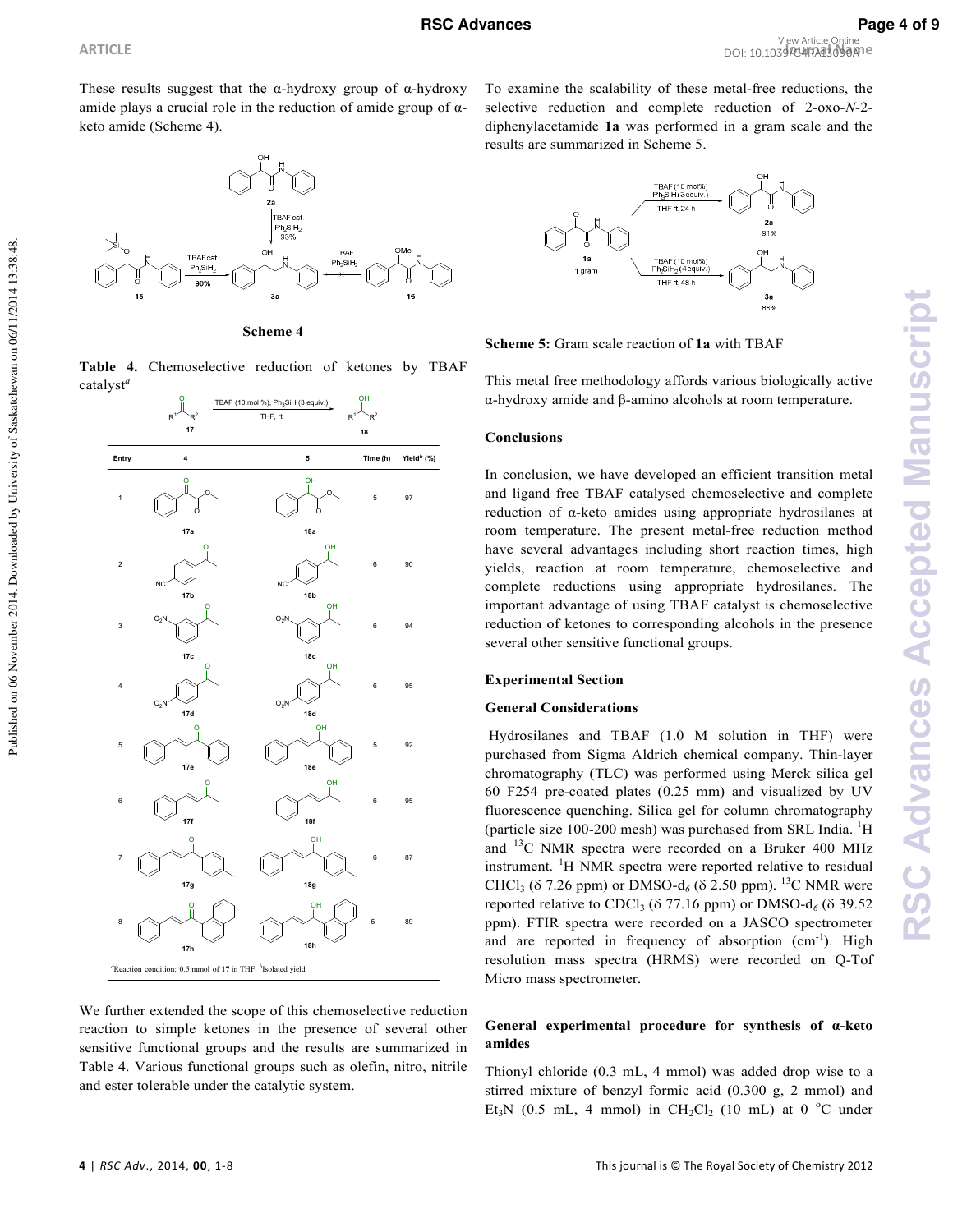nitrogen atmosphere. The stirring was continued for 20 min. and then a suspension of corresponding amine (2 mmol) in  $CH_2Cl_2$  (10 mL) was added slowly to the reaction mixture at 0 <sup>o</sup>C under nitrogen flow. The stirring was continued in the room temperature and the completion of the reaction was monitored by TLC. A saturated aqueous solution of  $\text{NaHCO}_3$  (20 mL) was slowly added to the reaction mixture. The organic layer was separated, washed with water  $(3 \times 15 \text{ mL})$  and evaporated under reduced pressure. The solid residue was purified by silica gel column chromatography.

#### **General experimental procedure for chemoselective reduction of αketo amides using TBAF catalyst**

A mixture of TBAF (1M solution in THF, 50 µL, 0.05 mmol) and  $\alpha$ -keto amide (0.5 mmol) in 1.5 mL of distilled THF was taken in a reaction tube. The reaction mixture was stirred at room temperature for 10 min. Then  $Ph<sub>3</sub>SiH$  (390 mg, 1.5 mmol) was added to the reaction mixture. After that, the resulting reaction mixture was stirred at room temperature under open air. The progress of the reaction was monitored by TLC. After complete disappearance of substrate, 10 mL of 2N aq. NaOH was added to the reaction and the resulting mixture was stirred for 10 min. The reaction mixture was extracted with ethyl acetate (2x10 mL). The combined organic layers were washed with brine, dried over anhydrous MgSO<sub>4</sub>, filtered off and the solvent was removed under reduced pressure. The resulting residue was purified by silica gel column chromatography (eluents: hexanes-ethyl acetate, 80:20) to obtain pure  $\alpha$ -hydrxoy amide.

# **General experimental procedure for complete reduction of αketo amides using TBAF catalyst**

A mixture of TBAF (1M solution in THF, 50 µL, 0.05 mmol) and  $\alpha$ -keto amide (0.5 mmol) in 1.5 mL of dry THF was taken in a reaction tube at  $0^{\circ}$ C. The reaction mixture was stirred at 0 <sup>o</sup>C temperature for 10 min. Then  $Ph_2SiH_2$  (370 µL, 2 mmol) was slowly added drop wise to the reaction mixture at  $0^{\circ}$ C under nitrogen atmosphere. After that, the reaction tube was closed with glass stopper under nitrogen flow and the resulting reaction mixture was stirred at room temperature. The progress of the reaction was monitored by TLC. After complete disappearance of substrate, 5 mL of 2N aq. NaOH was added to the reaction and the resulting mixture was stirred for 10 min. The reaction mixture was extracted with ethyl acetate  $(2x10)$ mL). The combined organic layers were washed with brine, dried over anhydrous MgSO<sup>4</sup> , filtered off and the solvent was removed under reduced pressure. The resulting residue was purified by neutral aluminium oxide column chromatography (eluents: hexanes-ethyl acetate,  $90:10$ ) to obtain pure β-amino alcohol.

#### **2Hydroxy, 2diphenylacetamide (2a):**

Colourless solid, mp = 152-153 °C (lit.<sup>14</sup> mp = 152-153 °C); R<sub>f</sub> 0.56; (hexanes : ethyl acetate, 80:20 v/v): <sup>1</sup>H NMR (400 MHz, CDCl<sub>3</sub>):  $\delta$  8.19 (bs, 1H), 7.51 (d, *J* = 7.6 Hz, 2H), 7.47 (d, *J* = 6.8 Hz, 2H), 7.42-7.34 (m, 3H), 7.31 (t,  $J = 7.2$  Hz, 2H), 7.12 (t,

 $J = 7.2$  Hz, 1H), 5.15 (d,  $J = 2.0$  Hz, 1H), 3.57 (bs, 1H); <sup>13</sup>C NMR (100 MHz, CDCl<sub>3</sub>): δ 170.1, 139.1, 137.2, 129.2, 129.2, 129.1, 129.0, 127.0, 119.9, 74.8; IR (KBr) 3232, 1666, 1660, 1651, 1600, 1066 cm<sup>-1</sup>; HRMS (m/z): [M+Na]<sup>+</sup> calcd for  $C_{14}H_{13}NO_2Na_1$ , 250.0844; found, 250.0846.

#### **2Hydroxyphenylbutanamide (2b):**

Colorless solid, mp = 129-130 °C (lit.<sup>14</sup> mp = 129-130 °C); R<sub>f</sub> 0.30; (hexanes : ethyl acetate, 80:20 v/v):  $^{1}$ H NMR (400 MHz, CDCl<sub>3</sub>):  $\delta$  8.42 (bs, 1H), 7.56 (dd,  $J = 8.6$ , 1.2 Hz, 2H), 7.33 (t,  $J = 7.6$  Hz, 2H), 7.12 (t,  $J = 8.4$  Hz, 1H), 4.24-4.18 (m, 1H), 2.81 (d,  $J = 4.8$  Hz, 1H), 2.03-1.91 (m, 1H), 1.86-1.74 (m, 1H), 1.03 (t,  $J = 7.6$  Hz, 3H); <sup>13</sup>C NMR (100 MHz, CDCl<sub>3</sub>):  $\delta$  171.8, 137.3, 129.2, 124.7, 119.9, 73.7, 28.0, 9.3; IR (KBr) 3400, 1646, 1600, 1528, 1443, 1119 cm<sup>-1</sup>; HRMS (m/z): [M+H]<sup>+</sup> calcd for  $C_{10}H_{14}NO_2$ , 180.1025; found, 180.1031.

#### 2-Hydroxy-2-(4-methoxyphenyl)-N-phenylacetamide (2c):

Colorless solid, mp = 94-95 °C (lit.<sup>14</sup> mp = 94-95 °C); R<sub>f</sub> 0.32; (hexanes : ethyl acetate,  $80:20 \text{ v/v}$ ): <sup>1</sup>H NMR (400 MHz, CDCl<sub>3</sub>):  $\delta$  8.17 (bs, 1H), 7.52 (d, *J* = 7.6 Hz, 2H), 7.37 (d, *J* = 8.4 Hz, 2H),  $7.31(t, J = 7.6 \text{ Hz}, 2H)$ ,  $7.12(t, J = 7.2 \text{ Hz}, 1H)$ , 6.90 (d,  $J = 8.4$  Hz, 2H), 5.11 (s. 1H), 3.80 (s, 3H), <sup>13</sup>C NMR (100 MHz, CDCl<sup>3</sup> ): δ 170.4, 160.2, 137.2, 131.3, 129.2, 128.5 124.8, 119.9, 114.5, 74.4, 55.5; IR (KBr) 3271, 1644, 1594, 1532, 1442, 1065 cm<sup>-1</sup>; HRMS (m/z): [M+H]<sup>+</sup> calcd for  $C_{15}H_{16}NO_3$ , 258.1130; found, 258.1133.

#### **2Hydroxy2phenyl(otolyl)acetamide (2d):**

Colorless solid, mp = 85-86 °C; R<sub>f</sub> 0.36; (hexanes : ethyl acetate, 80:20 v/v): <sup>1</sup>H NMR (400 MHz, CDCl<sub>3</sub>):  $\delta$  8.20 (bs, 1H), 7.82 (d,  = 8.4 Hz, 1H), 7.44 (dd, = 7.6, 2.0 Hz, 2H), 7.32-7.39 (m, 3H), 7.13-7.19 (m, 2H), 7.06 (td,  $J = 6.4$ , 1.2 Hz, 1H), 5.08 (s, 1H), 4.16 (s, 1H), 2.13 (s, 3H); <sup>13</sup>C NMR (100 MHz, CDCl<sub>3</sub>):  $\delta$  170.6, 139.3, 135.3, 135.0, 130.6, 128.8 127.8, 126.9, 126.8, 125.4, 122.3, 74.7, 17.5; IR (KBr) 3319, 1668, 1588, 1532, 1493, 1064 cm<sup>-1</sup>; HRMS (m/z): [M+H]<sup>+</sup> calcd for  $C_{15}H_{16}NO_2$ , 242.1181; found, 242.1180.

#### 2-Hydroxy-N-(3-methoxyphenyl)-2-phenylacetamide (2e):

Colorless solid, mp = 132-133 °C; R<sub>f</sub> 0.31; (hexanes : ethyl acetate, 80:20 v/v): <sup>1</sup>H NMR (400 MHz, CDCl<sub>3</sub>):  $\delta$  9.87 (bs, 1H), 7.50 (d, = 7.2 Hz 2H), 7.40 (t, = 1.6 Hz, 1H), 7.35(t,   $= 6.8$  Hz, 2H), 7.26-7.31 (m, 2H), 7.18 (t,  $J = 8.0$  Hz, 1H), 6.62 (dd,= 8.2, 1.6 Hz, 1H), 6.42 (d,  = 4.8 Hz, 1H), 5.08 (d,  = 4.4 Hz, 1H), 3.70 (s, 3H); <sup>13</sup>C NMR (100 MHz, CDCl<sub>3</sub>):  $\delta$ 171.2, 159.5, 140.8, 139.7, 129.4, 128.1, 127.6, 126.6, 111.9, 109.1, 105.3, 74.0, 55.0; IR (KBr) 3409, 3327, 1654, 1607, 1561, 1496, 1053 cm<sup>-1</sup>; HRMS (m/z): [M+H]<sup>+</sup> calcd for  $C_{15}H_{16}NO_3$ , 258.1130; found, 258.1138.

#### **2Hydroxy2phenylN(4(CF<sup>3</sup> )phenylacetamide (2f):**

Colorless solid, mp = 176-177 °C; R<sub>f</sub> 0.40; (hexanes : ethyl acetate, 80:20 v/v): <sup>1</sup>H NMR (400 MHz, CDCl<sub>3</sub>):  $\delta$  10.33 (bs, 1H), 7.96 (d,  = 8.4 Hz, 2H), 7.68 (d,  = 8.4 Hz, 2H), 7.54 (d,  $J = 7.2$  Hz, 2H), 7.38 (t,  $J = 7.6$  Hz, 2H), 7.29-7.34 (m, 1H),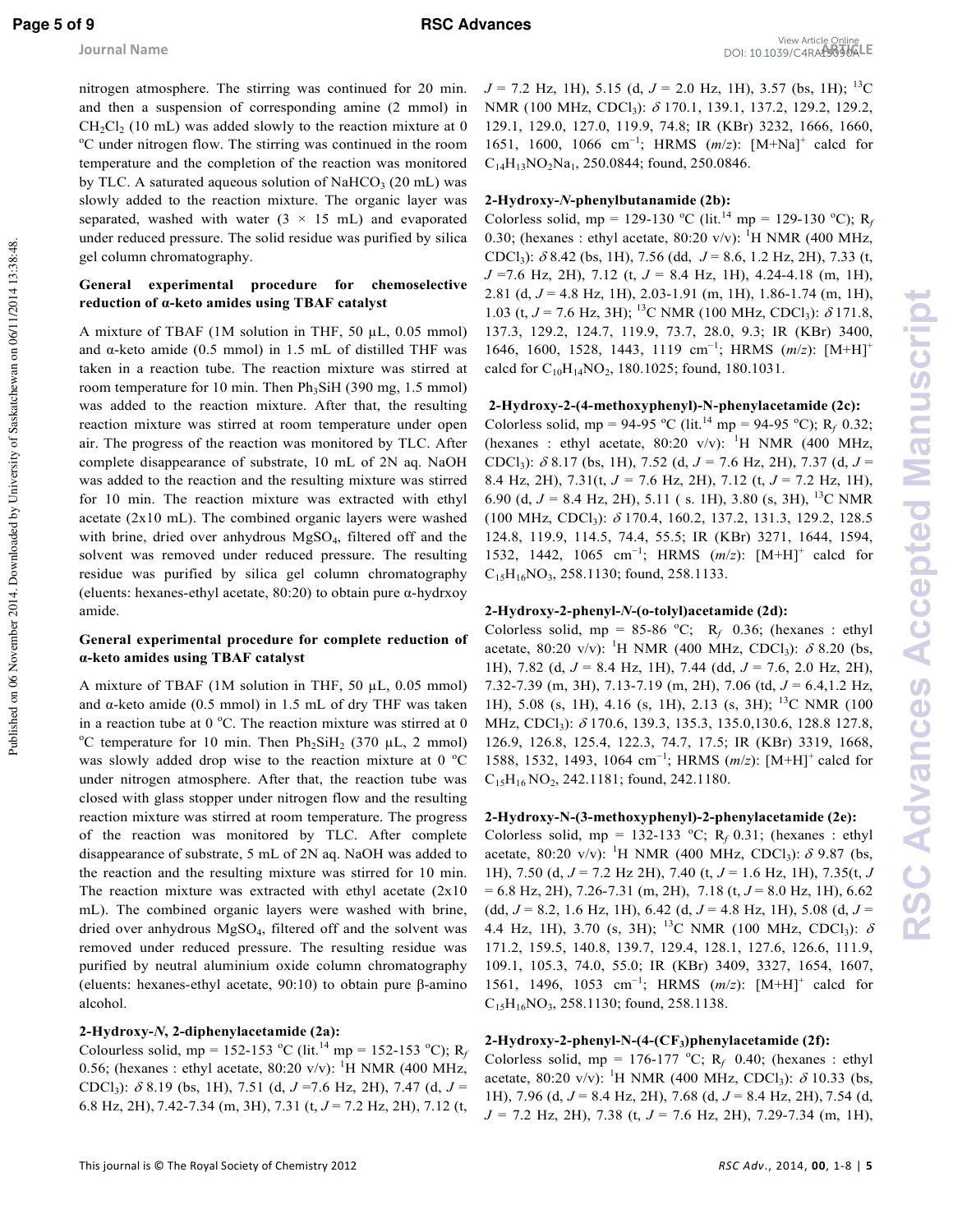6.55 (d,  $J = 4.4$  Hz, 1H), 5.17 (d,  $J = 4.0$  Hz, 1H); <sup>13</sup>C NMR (100 MHz, CDCl<sup>3</sup> ): δ 171.9, 142.2, 140.5, 134.5, 128.1, 128.0, 127.7, 126.6, 125.9 (q, *J* = 3.6 Hz, CF<sub>3</sub>), 119.7, 74.1; IR (KBr) 3235, 1666, 1614, 1604, 1556, 1072 cm<sup>-1</sup>; HRMS (m/z):  $[M+Na]^+$  calcd for  $C_{15}H_{12}NO_2F_3Na_1$ , 318.0718; found, 318.0723.

# **(2chlorophenyl)2hydroxy2phenylacetamide (2g):**

Colorless solid, mp = 96-97 °C; R<sub>f</sub> 0.36; (hexanes : ethyl acetate, 70:30 v/v): <sup>1</sup>H NMR (400 MHz, CDCl<sub>3</sub>):  $\delta$  9.64 (bs, 1H), 8.09 (dd,  = 8.0, 1.6 Hz, 1H), 7.53 (dd,  = 8.2, 1.6 Hz, 1H), 7.49 (d,  $J = 7.8$  Hz, 2H), 7.28-7.40 (m, 4H), 7.16 (td,  $J =$ 7.8, 1.6 Hz, 1H) 6.94 (d, = 4.0 Hz, 1H), 5.18 (d,  = 4.0 Hz, 1H); <sup>13</sup>C NMR (100 MHz, CDCl<sub>3</sub>): δ 170.8, 140.4, 134.1, 129.4, 128.2, 127.8, 127.8, 126.7, 125.5, 123.8, 122.2, 73.6; IR (KBr) 3289, 1671, 1596, 1590, 1553, 1436, 1058 cm−1; HRMS  $(m/z)$ :  $[M+H]^+$  calcd for C<sub>14</sub>H<sub>13</sub>NO<sub>2</sub>Cl, 262.0635; found, 262.0648.

# 2-Hydroxy-N-methyl-N,2-diphenylacetamide (2h):

Colorless solid, mp = 89-90 °C (lit.<sup>14</sup> mp = 89-90 °C); R<sub>f</sub> 0.40; (hexanes : ethyl acetate, 70:30 v/v): <sup>1</sup>H NMR (400 MHz, CDCl<sub>3</sub>):  $\delta$  7.25-7.13 (m, 3H), 7.14-7.04 (m, 3H), 6.76-6.74 (m, 4H), 4.95 (s, 1H), 3.23 (s, 3H); <sup>13</sup>C NMR (100 MHz, CDCl<sub>3</sub>):  $\delta$ 172.9, 141.5, 139.3, 129.6, 128.4, 128.1, 128.0, 127.3, 71.7, 38.4; IR (KBr) 3433, 1652, 1591, 1490, 1447, 1084 cm<sup>-1</sup>; HRMS  $(m/z)$ :  $[M+H]^+$  calcd for  $C_{15}H_{16}NO_2$ , 242.1181; found, 242.1192.

# **2Hydroxy2phenyl1(piperidin1yl)ethan1one (2i):**

Colorless solid, mp = 78-79 °C (lit.<sup>21</sup> 77 °C) ; R<sub>f</sub>0.55; (hexanes : ethyl acetate, 70:30 v/v): <sup>1</sup>H NMR (400 MHz, CDCl<sub>3</sub>):  $\delta$ 7.39-7.28 (m, 5H), 5.20 (s, 1H), 3.81-3.73 (m, 1H), 3.49-3.43 (m, 1H),  $3.17$  (t,  $J = 4.4$  Hz, 2H), 1.62-1.41 (m, 5H), 1.36-1.27 (m, 1H), 0.95-0.85 (m, 1H); <sup>13</sup>C NMR (100 MHz, CDCl<sub>3</sub>):  $\delta$  170.5, 139.8, 129.1, 128.5, 127.5, 71.5, 45.9, 44.1, 25.4, 25.2, 24.2; IR (KBr) 3223, 1625, 1449, 1361, 1264, 1081 cm<sup>-1</sup>; HRMS (*m*/z):  $[M+H]^+$  calcd for  $C_{13}H_{18}NO_2$ , 220.1338; found, 220.1340.

# N-Benzyl-2-hydroxy-2-phenylacetamide (2j):

Colorless solid, mp = 133-134 °C (lit.<sup>14</sup> mp = 133-134 °C); R<sub>f</sub> 0.35; (hexanes : ethyl acetate, 80:20 v/v): <sup>1</sup>H NMR (400 MHz, CDCl<sub>3</sub>):  $\delta$  7.42-7.32 (m, 5H), 7.32-7.25 (m, 3H), 7.18 (dd,  $J =$ 6.0, 2.0 Hz, 2H), 6.47 (bs, 1H), 5.06 (d,= 2.8 Hz, 1H), 4.49! 4.36 (m, 2H), 3.68 (d,= 3.2 Hz, 1H); <sup>13</sup>C NMR (100 MHz, CDCl<sub>3</sub>): δ 172.2, 139.5, 137.8, 129.0, 128.9, 127.7, 127.0, 74.4, 43.7; IR (KBr) 3232, 1732, 1625, 1535, 1448, 1060 cm<sup>-1</sup>; HRMS  $(m/z)$ :  $[M+H]^+$  calcd for  $C_{15}H_{16}NO_2$ , 242.1171; found, 242.1181.

# N-tert-Butyl-2-hydroxy-2-phenylacetamide (2k):

Colorless solid, mp = 103-104 °C (lit.<sup>14</sup> mp = 103-104 °C); R<sub>f</sub> 0.31; (hexanes : ethyl acetate, 70:30 v/v): <sup>1</sup>H NMR (400 MHz, CDCl<sub>3</sub>):  $\delta$  7.31-7.39 (m, 5H), 5.83 (bs, 1H), 4.89 (s, 1H), 1.32 (s, 9H); <sup>13</sup>C NMR (100 MHz, CDCl<sub>3</sub>):  $\delta$  171.4, 140.0, 129.0, 128.7, 127.0, 74.4, 51.7, 28.8; IR (KBr) 3225, 1647, 1539,

# 2-Hydroxy-N-(3-nitrophenyl)-2-phenylacetamide (2l):

Colorless solid, mp = 142-143 °C;  $R_f$  0.42; (hexanes : ethyl acetate, 70:30 v/v): <sup>1</sup>H NMR (400 MHz, CDCl<sub>3</sub>):  $\delta$  10.50 (bs, 1H), 8.78 (s, 1H), 8.14 (d,  = 8.0 Hz, 1H), 7.92 (dd, = 8.2, 1.2 Hz, 1H), 7.60 (t,= 8.0 Hz, 1H), 7.55 (d,= 7.6 Hz, 2H), 7.38 (t,  = 7.2 Hz, 2H ), 7.32 (t,  = 7.2 Hz, 1H ), 6.59 (s, 1H), 5.17 (s, 1H ); <sup>13</sup>C NMR (100 MHz, CDCl<sub>3</sub>):  $\delta$  172.1, 147.9, 140.5, 139.8, 130.0, 128.2, 127.8, 126.6, 125.9, 118.1, 113.9, 74.1; IR (KBr) 3213, 1659, 1620, 1603, 1550, 1067 cm<sup>-1</sup>; HRMS  $(m/z)$ :  $[M+Na]^+$  calcd for C<sub>14</sub>H<sub>12</sub>N<sub>2</sub>O<sub>4</sub>Na<sub>1</sub>, 295.0695; found, 295.0690.

# N-(2-cyanophenyl)-2-hydroxy-2-phenylacetamide (2m):

Colorless solid, mp = 128-129 °C;  $R_f$  0.37; (hexanes : ethyl acetate, 70:30 v/v): <sup>1</sup>H NMR (400 MHz, CDCl<sub>3</sub>):  $\delta$  10.12 (bs, 1H), 7.84 (d,  $J = 8.0$  Hz, 2H), 7.66-7.73 (m, 1H), 7.54 (d,  $J =$ 7.2 Hz, 2H),  $7.29 - 7.42$  (m, 4H),  $6.82$  (d,  $J = 4.4$  Hz, 1H),  $5.20$ (d,  $J = 4.4$  Hz, 1H); <sup>13</sup>C NMR (100 MHz, CDCl<sub>3</sub>):  $\delta$  171.4, 140.4, 139.8, 133.9, 133.0, 128.2, 127.8, 126.8, 125.4, 123.7, 166.5, 105.8, 73.6; IR (KBr) 3311, 2234, 1687, 1601, 1577, 1058 cm<sup>-1</sup>; HRMS (*m/z*): [M+Na]<sup>+</sup> calcd for C<sub>15</sub>H<sub>12</sub>N<sub>2</sub>O<sub>2</sub>Na<sub>1</sub>, 275.0796; found, 275.0801.

# **1Phenyl2(phenylamino)ethanol (3a):**

Colourless oily liquid;  $R_f$  0.36; (hexanes : ethyl acetate, 80:20 v/v): <sup>1</sup>H NMR (400 MHz, CDCl<sub>3</sub>):  $\delta$  7.44-7.36 (m, 4H), 7.35-7.31 (m, 1H), 7.24-7.18 (m, 2H), 6.82-6.77 (m, 1H), 6.75 (dd, *J*  $= 8.6, 1.2$  Hz, 2H), 4.96 (dd,  $J = 8.6, 4.0$  Hz, 1H), 3.45 (dd,  $J =$ 13.0, 3.6 Hz, 1H), 3.32 (dd,= 13.0, 8.8 Hz, 1H); <sup>13</sup>C NMR  $(100 \text{ MHz}, \text{CDCl}_3): \delta 147.3, 142.0, 129.5, 128.8, 128.2, 126.0,$ 119.0, 114.2, 72.4, 52.5; IR (Neat) 3402, 1708, 1600, 1503, 1055 cm<sup>-1</sup>; HRMS  $(m/z)$ : [M+H]<sup>+</sup> calcd for C<sub>14</sub>H<sub>16</sub>NO, 214.1232; found, 214.1230.

# 1-(Phenylamino)butan-2-ol (3b):

Colourless oily liquid;  $R_f$  0.40; (hexanes : ethyl acetate, 80:20 v/v): <sup>1</sup>H NMR (400 MHz, CDCl<sub>3</sub>):  $\delta$  7.77-7.72 (m, 2H), 7.22-7.15 (m, 2H), 6.68 (dd,  $J = 8.4$ , 1.2 Hz, 2H), 3.82-3.74 (m, 1H), 3.28 (dd,= 12.8, 3.2 Hz, 1H), 3.02 (dd,= 12.8, 8.5 Hz, 1H), 1.64-1.51 (m, 2H), 1.02 (t,  $J = 7.2$  Hz, 3H); <sup>13</sup>C NMR (100) MHz, CDCl<sub>3</sub>): δ 148.2, 129.5, 118.3, 113.6, 71.8, 50.2, 28.1, 10.1; IR (Neat) 3623, 3549, 1740, 1605, 1464, 1047 cm−1; HRMS  $(m/z)$ : [M+H]<sup>+</sup> calcd for C<sub>10</sub>H<sub>16</sub>NO, 166.1232; found, 166.1228.

# **1(4Methoxyphenyl)2(phenylamino)ethan1ol (3c):**

Pale yellow oily liquid;  $R_f 0.37$ ; (hexanes : ethyl acetate, 80:20 v/v): <sup>1</sup>H NMR (400 MHz, CDCl<sub>3</sub>):  $\delta$  7.36-7.31 (m, 2H), 7.23-7.17 (m, 2H), 6.95-6.90 (m, 2H), 6.76 (t,  $J = 7.2$  Hz, 1H), 6.69 (dd,= 8.6, 1.2 Hz, 2H), 4.89 (dd,= 8.4, 4.0 Hz, 1H), 3.82 (s, 3H), 3.40 (dd,= 12.8, 4.0 Hz, 1H), 3.31 (dd,= 13.0, 8.4 Hz, 1H); <sup>13</sup>C NMR (100 MHz, CDCl<sub>3</sub>):  $\delta$  159.6, 147.9, 134.2, 129.5, 127.3, 118.4, 114.2, 113.7, 72.2, 55.5, 52.0; IR (Neat)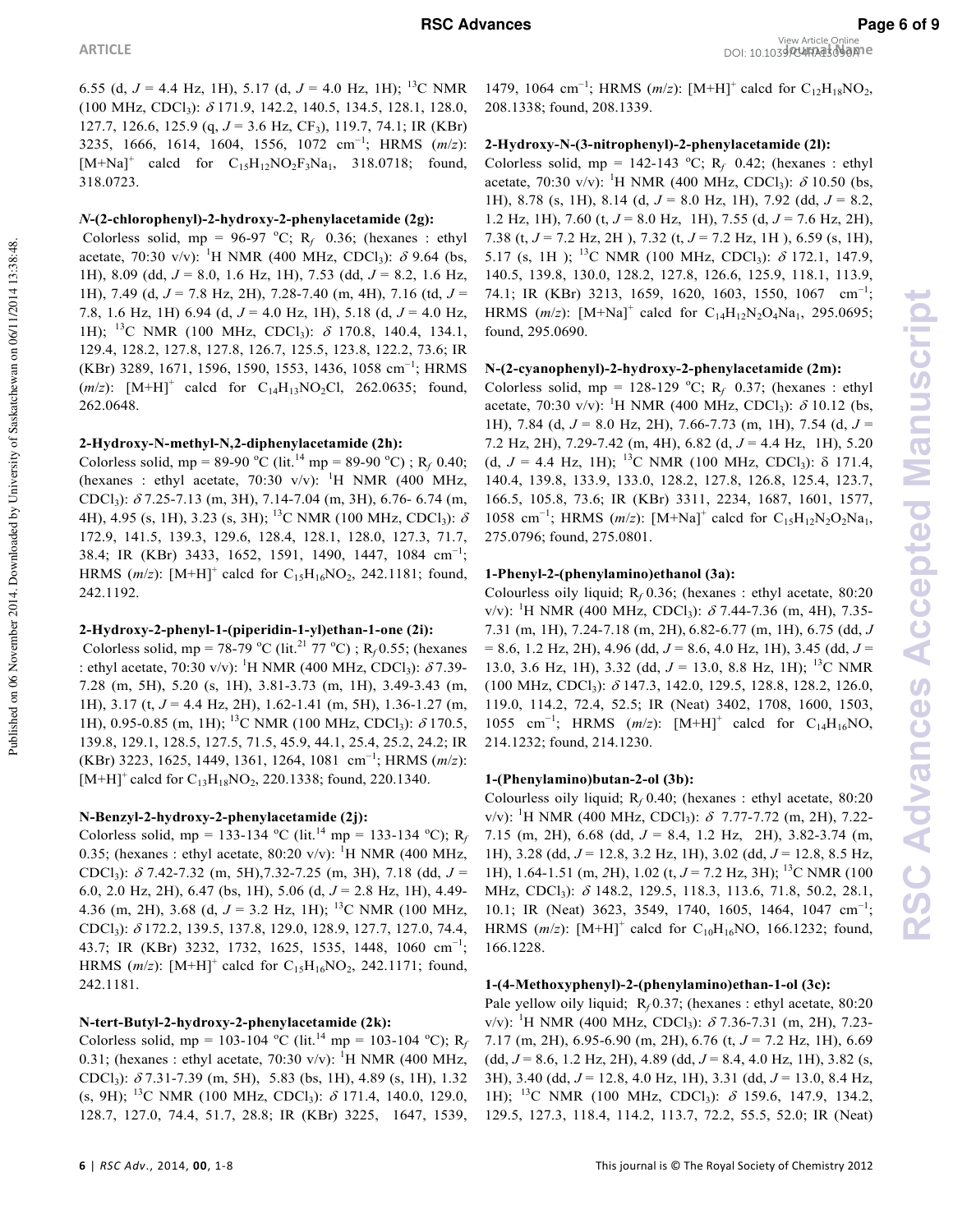3646, 1663, 1615, 1601, 1049 cm<sup>-1</sup>; HRMS (m/z): [M+H]<sup>+</sup> calcd for  $C_{15}H_{18}NO_2$ , 244.1338; found, 244.1330

# 1-Phenyl-2-(o-tolylamino)ethan-1-ol (3d):

Colourless oily liquid;  $R_f$  0.35; (hexanes : ethyl acetate, 80:20) v/v): <sup>1</sup>H NMR (400 MHz, CDCl<sub>3</sub>):  $\delta$  7.76-7.38 (m, 4H), 7.36-7.31 (m, 1H),  $7.17-7.12$  (m, 1H),  $7.10-7.06$  (m, 1H),  $6.74-6.68$ (m, 2H), 4.98 (dd, = 8.4, 4.0 Hz, 1H), 3.48 (dd,= 12.8, 4.0 Hz, 1H) 3.36 (dd,  $J = 13.0$ , 8.4 Hz, 1H), 2.15 (s, 3H); <sup>13</sup>C NMR  $(100 \text{ MHz}, \text{CDCl}_3): \delta 145.9, 142.2, 130.4, 128.8, 128.2, 127.3,$ 126.0, 122.9, 117.8, 110.5, 72.6, 51.8, 17.6; IR (Neat) 3411, 1602, 1511, 1453, 1051 cm<sup>-1</sup>; HRMS (m/z): [M+H]<sup>+</sup> calcd for C<sub>15</sub>H<sub>18</sub>NO, 228.1388; found, 228.1397.

# 2-((3-Methoxyphenyl)amino)-1-phenylethan-1-ol (3e):

Pale yellow oily liqued;  $R_f$ 0.36; (hexanes : ethyl acetate, 80:20 v/v): <sup>1</sup>H NMR (400 MHz, CDCl<sub>3</sub>):  $\delta$  7.41-7.32 (m, 5H), 7.11 (t,  $J = 8.0$  Hz, 1H), 7.35-6.31 (m, 1H), 6.31-6.26 (m, 1H), 6.23 (t, = 2.0 Hz, 1H), 4.89 (dd,= 8.6, 4.0 Hz, 1H), 3.77 (s, 3H), 3.39 (dd,= 13.2, 4.0 Hz, 1H), 3.27 (dd,= 13.8, 8.4 Hz, 1H); <sup>13</sup>C NMR (100 MHz, CDCl<sub>3</sub>):  $\delta$  161.1, 149.5, 142.2, 130.2, 128.8, 128.2, 126.0, 106.6, 103.4, 99.7, 72.7, 55.3, 51.9; IR (Neat) 3465, 1613, 1456, 1411, 1049 cm<sup>-1</sup>; HRMS (m/z):  $[M+H]^+$  calcd for  $C_{15}H_{18}NO_2$ , 244.1338; found, 244.1328.

# **1Phenyl2((4(CF<sup>3</sup> )phenyl)amino)ethan1ol (3f):**

Pale yellow oily liqued;  $R_f 0.39$ ; (hexanes : ethyl acetate, 80:20 v/v): <sup>1</sup>H NMR (400 MHz, CDCl<sub>3</sub>):  $\delta$  7.44-7.33 (m, 7H), 6.67 (d, = 8.4 Hz, 2H), 4.93 (dd,= 8.4, 4.0 Hz, 1H), 3.45 (dd,= 13.2, 4.0 Hz, 1H), 3.35 (dd,= 13.2, 8.4 Hz, 1H); <sup>13</sup>C NMR (100 MHz, CDCl<sup>3</sup> ): δ 150.4, 141.8, 134.2, 128.9, 128.4, 127.8, 126.8 (q,  = 3.5 Hz, CF<sup>3</sup> ), 126.0, 112.6, 72.7, 51.1; IR (Neat) 3411, 1663, 1616, 1536, 1054 cm<sup>-1</sup>; HRMS (*m*/z): [M+H]<sup>+</sup> calcd for  $C_{15}H_{15}F_3NO$ , 282.1106; found, 282.1113.

#### 2-((2-Chlorophenyl)amino)-1-phenylethan-1-ol (3g):

Colorless oily liquid;  $R_f$  0.38; (hexanes : ethyl acetate, 80:20 v/v): <sup>1</sup>H NMR (400 MHz, CDCl<sub>3</sub>):  $\delta$  7.45-7.38 (m, 4H), 7.34  $(t, J = 5.6, 1.2$  Hz, 1H), 7.28 (dd,  $J = 6.4, 1.2$  Hz, 1H), 7.18-7.13 (m, 1H),  $6.79$  (dd,  $J = 6.4$ , 0.8 Hz, 1H),  $6.70$  (td,  $J = 6.0$ , 1.2 Hz, 1H), 5.00 (dd,  $J = 6.8$ , 3.2 Hz, 1H), 3.48 (dd,  $J = 10.4$ , 3.2 Hz, 1H) 3.39 (dd, = 10.4, 6.8 Hz, 1H); <sup>13</sup>C NMR (100 MHz, CDCl<sub>3</sub>): δ 143.4, 141.8, 129.5, 128.9, 128.3, 128.0, 126.0, 120.3, 118.6, 112.4, 72.5, 51.9; IR (Neat) 3411, 1718, 1663, 1593, 1062 cm<sup>-1</sup>; HRMS (*m*/z): [M+H]<sup>+</sup> calcd for C14H15ClNO, 248.0842; found, 248.0852.

# 2-(Methyl(phenyl)amino)-1-phenylethanol (3h):

Colorless oily liqued;  $R_f$  0.62; (hexanes : ethyl acetate, 80:20 v/v): <sup>1</sup>H NMR (400 MHz, CDCl<sub>3</sub>):  $\delta$  7.39-7.30 (m, 4H), 7.29-7.19 (m, 3H), 6.81 (d,= 8.0 Hz, 2H), 6.74 (tt, = 7.2, 0.8 Hz, 1H), 4.93 (dd, = 8.6, 4.4 Hz, 1H), 3.46 (dd,= 14.6, 8.8 Hz, 1H), 3.38 (dd,= 14.8, 4.4 Hz, 1H), 2.88 (s, 3H); <sup>13</sup>C NMR (100 MHz, CDCl<sub>3</sub>): δ 150.0, 142.1, 129.4, 128.7, 127.9, 126.0, 117.7, 113.4, 71.8, 62.1, 39.6; IR (Neat) 3404, 1453, 1374,

1047 cm<sup>-1</sup>; HRMS  $(m/z)$ :  $[M+H]$ <sup>+</sup> calcd for C<sub>15</sub>H<sub>18</sub>NO, 228.1388; found, 228.1386.

# 1-Phenyl-2-(piperidin-1-yl)ethan-1-ol (3i):

Colorless oily liqued;  $R_f$  0.54; (hexanes : ethyl acetate, 80:20 v/v): <sup>1</sup>H NMR (400 MHz, CDCl<sub>3</sub>):  $\delta$  7.31-7.23 (m, 4H), 7.18 (tt,  = 5.6, 1.2 Hz, 1H), 4.65 (dd, = 8.4, 2.8 Hz, 1H), 2.62 (bs, 2H) 2.41 (dd,= 9.8, 2.8 Hz, 1H), 2.32 (dd,= 10.0, 8.4 Hz, 3H), 1.61-1.48 (m, 4H), 1.40 (q,  $J = 4.4$  Hz, 2H); <sup>13</sup>C NMR  $(100 \text{ MHz}, \text{CDCl}_3): \delta 142.6, 128.4, 127.5, 126.0, 68.8, 67.1,$ 54.6, 26.2, 24.4; IR (Neat) 3143, 1445, 1326, 1272, 1036 cm<sup>-1</sup>; HRMS  $(m/z)$ :  $[M+H]^+$  calcd for C<sub>13</sub>H<sub>20</sub>NO, 206.1545; found, 206.1555.

# Methyl 2-hydroxy-2-phenylacetate (18a):

Colorless oily liquid;  $R_f$  0.58; (hexanes : ethyl acetate, 70:30) v/v): <sup>1</sup>H NMR (400 MHz, CDCl<sub>3</sub>):  $\delta$  7.44-7.40 (m, 2H), 7.39-7.32 (m, 3H), 5.18 (s, 1H), 3.75 (s, 3H); <sup>13</sup>C NMR (100 MHz, CDCl<sub>3</sub>): δ 174.2, 138.4, 128.7, 128.6, 126.7, 73.0, 53.0; IR (KBr) 3459, 1740, 1636, 1493, 1440, 1093 cm<sup>-1</sup>; HRMS (*m*/z):  $[M+Na]^+$  calcd for  $C_9H_{10}O_3Na_1$ , 189.0528; found, 189.0524.

# **4(1Hydroxyethyl)benzonitrile (18b):**

Colorless oily liquid;  $R_f$  0.42; (hexanes : ethyl acetate, 70:30)  $v/v$ ): <sup>1</sup>H NMR (400 MHz, CDCl<sub>3</sub>):  $\delta$  7.61 (dt, *J* = 8.4, 1.6 Hz, 2H), 7.47 (dd,  = 8.4, 0.4 Hz, 2H), 4.94 (q,  = 6.4 Hz, 1H), 1.48 (d,  $J = 6.4$  Hz, 3H); <sup>13</sup>C NMR (100 MHz, CDCl<sub>3</sub>):  $\delta$  151.3, 132.4, 126.2, 119.0, 111.1, 69.7, 25.5; IR (Neat) 3417, 2229, 1609, 1504, 1407, 1090 cm<sup>-1</sup>; HRMS (*m*/z): [M+H]<sup>+</sup> calcd for  $C_9H_{10}NO_2$ , 148.0762; found, 148.0768.

#### 1-(3-Nitrophenyl)ethan-1-ol (18c):

Colorless oily liquid;  $R_f$  0.48; (hexanes : ethyl acetate, 70:30)  $v/v$ ): <sup>1</sup>H NMR (400 MHz, CDCl<sub>3</sub>):  $\delta$  8.18 (t, *J* = 2.0 Hz, 1H), 8.05 (ddd,  = 7.6 Hz, 1H), 7.66 (d,  = 7.6 Hz, 1H), 7.47 (d,   $= 7.6$  Hz, 1H)  $4.97$  (q,  $J = 6.4$  Hz, 1H), 2.78 (bs, 1H), 1.48 (d,  $J = 6.4$  Hz, 3H); <sup>13</sup>C NMR (100 MHz, CDCl<sub>3</sub>):  $\delta$  148.3, 148.0, 131.7, 129.5, 122.3, 120.4, 69.3, 25.4; IR (KBr) 3371, 1530, 1481, 1448, 1074 cm<sup>-1</sup>; HRMS (m/z): [M+H]<sup>+</sup> calcd for  $C_8H_{10}NO_3$ , 168.0661; found, 168.0660.

#### 1-(4-Nitrophenyl)ethan-1-ol (18d):

Colorless oily liqued;  $R_f$  0.46; (hexanes : ethyl acetate, 70:30)  $v/v$ ): <sup>1</sup>H NMR (400 MHz, CDCl<sub>3</sub>):  $\delta$  8.18 (d, J = 8.8 Hz, 2H), 7.53 (d,  = 8.8 Hz, 2H), 5.01 (q,  = 6.8 Hz, 1H), 2.06 (bs, 1H), 1.51 (d,  $J = 6.8$  Hz, 3H); <sup>13</sup>C NMR (100 MHz, CDCl<sub>3</sub>):  $\delta$ 153.2, 147.3, 126.2, 123.9, 69.6, 25.6; IR (KBr) 3387, 1602, 1518, 1451, 1086 cm<sup>-1</sup>; HRMS (m/z): [M+H]<sup>+</sup> calcd for  $C_8H_{10}NO_3$ , 168.0661; found, 168.0665.

# **(***-***)1,3diphenylprop2en1ol (18e):**

Pale yellow solid; mp = 57-58 °C,  $R_f$  0.31; (hexanes : ethyl acetate, 80:20 v/v): <sup>1</sup>H NMR (400 MHz, CDCl<sub>3</sub>):  $\delta$  7.47 (d, J = 7.6 Hz, 2H), 7.43-7.38 (m, 4H), 7.37-7.31 (m, 3H), 7.31-7.25 (m, 1H), 6.72 (d,  = 16.0 Hz, 2H), 6.42 (dd,  = 16.0, 6.4 Hz, 1H), 5.41 (d,  $J = 6.4$  Hz, 1H), 2.24 (bs, 1H); <sup>13</sup>C NMR (100)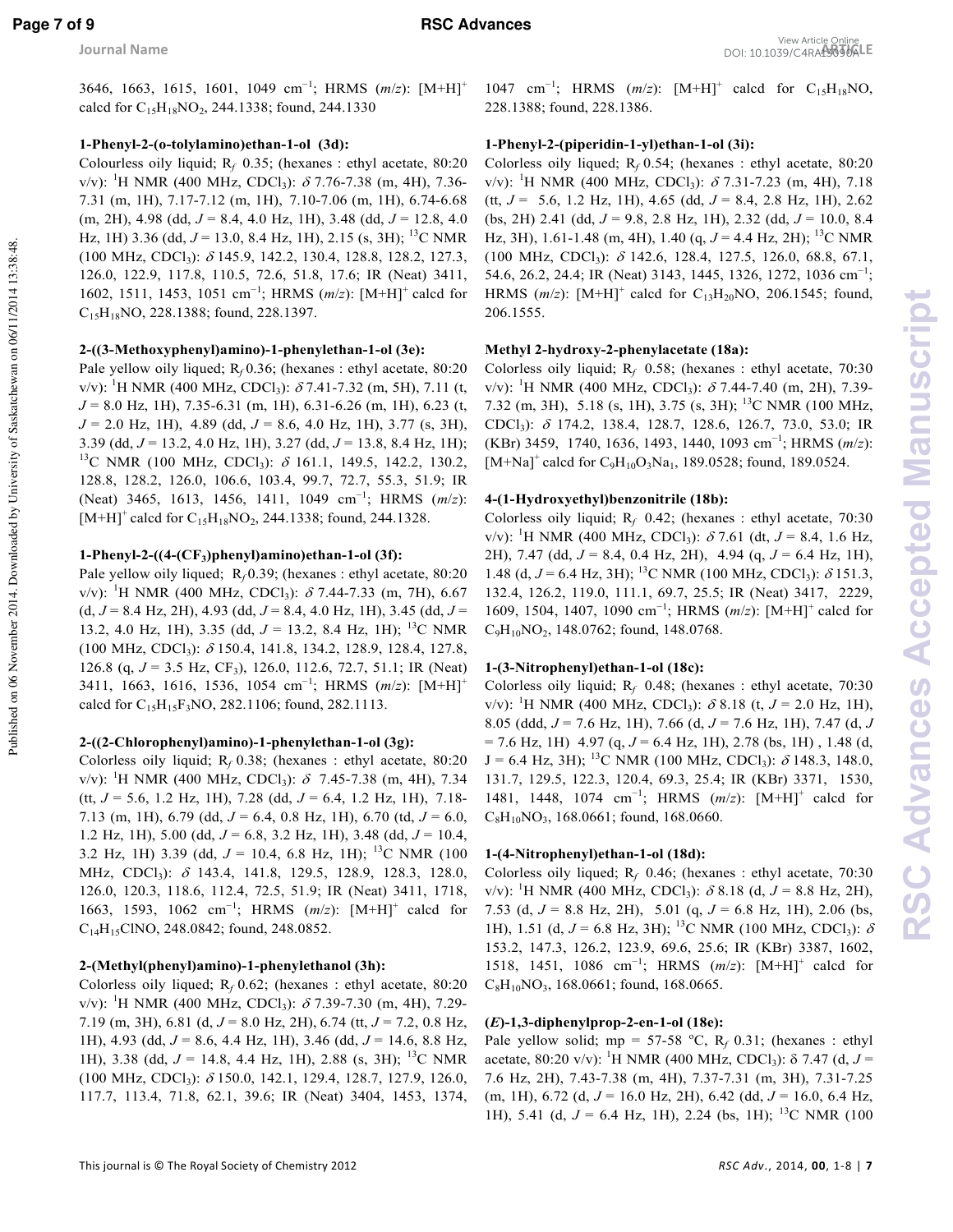MHz, CDCl<sub>3</sub>): δ 142.9, 136.7, 131.7, 130.7, 128.7, 128.6, 127.9, 127.2, 126.7, 126.5, 75.2; IR (KBr) 3406, 1645, 1604, 1492, 1445 cm<sup>-1</sup>; HRMS (m/z):  $[M+H]$ <sup>+</sup> calcd for C<sub>15</sub>H<sub>15</sub>O, 211.1123; found, 211.1125.

# (*E*)-4-phenylbut-3-en-2-ol (18f):

Colorless oily liquid,  $R_f$  0.28; (hexanes : ethyl acetate, 80:20 v/v): <sup>1</sup>H NMR (400 MHz, CDCl<sub>3</sub>): δ 7.33-7.29 (m, 2H), 7.24  $(\text{td}, J = 6.8, 2.0 \text{ Hz}, 2\text{H}), 7.19-7.14 \text{ (m, 1H)}, 6.49 \text{ (d, } J = 16.0 \text{ s})$ Hz, 1H), 6.19 (dd,  $J = 16.0$ , 6.4 Hz, 1H) 4.46-4.38 (m, 1H), 1.62 (bs, 1H), 1.30 (d,  $J = 6.4$  Hz, 3H); <sup>13</sup>C NMR (100 MHz, CDCl<sup>3</sup> ): δ 136.8, 133.7, 129.5, 128.7, 127.8, 126.6, 69.1, 23.5; IR (Neat) 3354, 2973, 1646, 1494, 1450, 1062 cm−1; HRMS  $(m/z)$ : [M+H]<sup>+</sup> calcd for C<sub>10</sub>H<sub>13</sub>O, 149.0966; found, 149.0967.

# (*E*)-3-phenyl-1-(p-tolyl)prop-2-en-1-ol (18g):

Pale yellow oily liquid;  $R_f$  0.34; (hexanes : ethyl acetate, 80:20  $v/v$ ): <sup>1</sup>H NMR (400 MHz, CDCl<sub>3</sub>):  $\delta$  7.43 (d,  $J = 7.2$  Hz, 2H), 7.35 (t,  = 8.0 Hz, 4H), 7.29 (d,  = 7.2 Hz, 1H), 7.23 (d,  = 8.0 Hz, 2H), 6.72 (d,  = 16.0 Hz, 1H), 6.42 (dd,  = 16.0, 6.4 Hz, 1H), 5.39 (d,  = 6.0 Hz, 1H), 2.40 (s, 3H), 2.22 (bs, 1H); <sup>13</sup>C NMR (100 MHz, CDCl3): δ 140.0, 137.6, 136.7, 131.8, 130.4. 129.4, 128.7, 127.8, 126.7, 126.5, 21.2; IR (Neat) 3453, 1605, 1505, 1452, 1039 cm−1; HRMS (m/z): [M+H]<sup>+</sup> calcd for  $C_{16}H_{17}O$ , 225.1279; found, 225.1280.

# (*E*)-1-(naphthalen-1-yl)-3-phenylprop-2-en-1-ol (18h):

Yellow oily liquid;  $R_f$  0.31; (hexanes : ethyl acetate, 80:20 v/v): <sup>1</sup>H NMR (400 MHz, CDCl<sub>3</sub>): δ 8.04-8.00 (m, 1H), 7.68  $(dd, J = 6.8, 2.8$  Hz, 1H), 7.61  $(d, J = 7.2$  Hz, 1H), 7.33-7.25 (m, 3H), 7.19-7.15 (m, 2H), 7.12-7.06 (m, 2H), 7.05-7.01 (m, 1H) 6.57 (d,  = 16.0, 1H), 6.37 (dd,  = 16.0, 6.0 Hz, 1H), 5.88  $(d, J = 5.6 \text{ Hz}, 1\text{H}), 2.10 \text{ (s, 1H)}$ ; <sup>13</sup>C NMR (100 MHz, CDCl<sub>3</sub>): δ 138.4, 136.7, 134.1, 131.2, 131.1, 130.8, 129.0, 128.7, 127.9, 126.7, 126.3, 125.8, 125.6, 124.1, 123.9, 72.2; IR (Neat) 3595, 2252, 1643, 1600, 1501, 1454 cm<sup>-1</sup>; HRMS (m/z): [M+H]<sup>+</sup> calcd for  $C_{19}H_{17}O$ , 261.1279; found, 261.1281.

#### **Acknowledgements**

We thank DST (project No: SB/S1/OC-72/2013) and DST nano mission  $(SR/NM/NS-1034/2012(G))$  for financial support. NCM thanks CSIR, New Delhi for senior research fellowship.

#### **Notes and references**

<sup>*a*</sup>Department of Chemistry, Indian Institute of Technology Madras, *Chennai, 600 036, India. E-mail: gsekar@iitm.ac.in; Fax: +91 44 2257* 4202; Tel: +91 44 2257 4229.

†Electronic Supplementary Information (ESI) available: [details of any supplementary information available should be included here]. See DOI: 10.1039/b0000000x/

1 (a) M. Szostak, M. Spain and D. J. Procter, *Chem. Soc. Rev.*, 2013, 42, 9155-9183. (b) R. A. Shenvi, D. P. O'Malley and P. S. Baran, Acc. Chem. Res., 2009, 42, 530-541. (c) K. Junge, B. Wendt, N. Shaikh and M. Beller, *Chem. Commun.* 2010, 46, 1769-1771. (d) R. J. Rahaim, Jr. and R. E. Maleczka, Jr., Org. Lett., 2005, 7, 5087-5090. (e) Y. Li, S. Das, S. Zhou, K. Junge and M. Beller, *J. Am.* 

Chem. Soc., 2012, 134, 9727-9732. (f) Y. Li, L. Q. Lu, S. Das, S. Pisiewicz, K. Junge and M. Beller, *J. Am. Chem. Soc.*, 2012, 134, 18325-18329.

- 2 (a) Y. Nishibayashi, I. Takei, S. Uemura and M. Hidai, Organometallics, 1998, 17, 3420-3422. (b) S. Enthaler, B. Eckhardt, S. Inoue, E. Irran and M. Driess, *Chem. Asian J.*, 2010, 5, 2027-2035. (c) D. Addis, N. Shaikh, S. Zhou, S. Das, K. Junge and M. Beller, Chem. Asian J., 2010, 5, 1687-1691. (d) F. F. Wu, J. N. Zhou, Q. Fang, Y. H. Hu, S. Li, X. C. Zhang, A. S. C. Chan and J. Wu, Chem. *5#*, 2012, **7**, 2527!2530. (e) T. Inagaki, L. T. Phong, A. Furuta, J. I. Ito and H. Nishiyama, *Chem. Eur. J.*, 2010, **16**, 3090-3096. (f) H. Nishiyama and A. Furuta, *Chem. Commun.*, 2007, 760-762. (g) S. Sirol, J. Courmarcel, N. Mostefai and O. Riant, Org. Lett., 2001, 3, 4111-4113. (h) H. Mimoun, J. Y. de Laumer, L. Giannini, R. Scopelliti and C. Floriani, *J. Am. Chem. Soc.*, 1999, 121, 6158-6166. (i) T. Inagaki, A. Ito, J. I. Ito and H. Nishiyama, Angew. Chem., Int. *Ed.*, 2010, 49, 9384-9387. (j) S. Diez-Gonzalez and S. P. Nolan, *Acc.* Chem. Res., 2008, 41, 349-358.
- 3 (a) S. Das, D. Addis, K. Junge and M. Beller, *Chem. Eur. J.*, 2011, 17, 12186-12192. (b) S. Das, B. Join, K. Junge and M. Beller, *Chem.* Commun., 2012, 48, 2683-2685. (c) Y. Sunada, H. Kawakami, T. Imaoka, Y. Motoyama and H. Nagashima, Angew Chem Int Ed Engl, 2009, 48, 9511-9514. (d) S. Das, D. Addis, S. Zhou, K. Junge and M. Beller, *J. Am. Chem. Soc.*, 2010, 132, 1770-1771. (e) C. Cheng and M. Brookhart, *J. Am. Chem. Soc.*, 2012, 134, 11304-11307. (f) A. C. Fernandes and C. C. Romao, *J. Mol. Catal. A: Chem.*, 2007, 272, 60-63. (g) S. Das, B. Wendt, K. Moller, K. Junge and M. Beller, *Angew Chem Int Ed Engl*, 2012, 51, 1662-1666. (h) R. Kuwano, M. Takahashi and Y. Ito, *Tetrahedron Lett.*, 1998, 39, 1017-1020. (i) R. Kuwano, M. Takahashi and Y. Ito, *Tetrahedron Lett.*, 1998, 39, 1017-1020. (j) Y. Motoyama, K. Mitsui, T. Ishida and H. Nagashima, J. Am. Chem. Soc., 2005, 127, 13150-13151. (k) M. Igarashi and T. Fuchikami, *Tetrahedron Lett.*, 2001, 42, 1945-1947. (I) S. Hanada, E. Tsutsumi, Y. Motoyama and H. Nagashima, J. Am. Chem. Soc., 2009, 131, 15032-15040. (3m) A. M. Smith and R. Whyman, *Chem. Rev.* 2014, 114, 5477-5510.
- 4 (a) S. Chakraborty, J. A. Krause and H. Guan, *Organometallics*, 2009, 28, 582-586. (b) B. H. Lipshutz, A. Lower and K. Noson, Org. Lett., 2002, 4, 4045-4048. (c) K. Riener, M. P. Hoegerl, P. Gigler and F. E. Kuehn, *ACS Catal.*, 2012, 2, 613-621.
- 5 (a) R. Roesler, B. J. N. Har and W. E. Piers, *Organometallics*, 2002, 21, 4300-4302. (b) D. J. Parks and W. E. Piers, *J. Am. Chem. Soc.*, 1996, 118, 9440-9441. (c) N. Asao, T. Ohishi, K. Sato and Y. Yamamoto, *J. Am. Chem. Soc.*, 2001, 123, 6931-6932. (d) J. M. Blackwell, D. J. Morrison and W. E. Piers, *Tetrahedron*, 2002, 58, 8247-8254. (e) N. Asao, T. Ohishi, K. Sato and Y. Yamamoto, *Tetrahedron*, 2002, 58, 8195-8203. (f) M. Fujita, S. Fukuzumi and J. Otera, *J. Mol. Catal.*, 1993, 85, 143-148. (g) Y. Izumi and M. Onaka, *J. Mol. Catal.,* 1992, 74, 35-42.
- 6 (a) M. Onaka, K. Higuchi, H. Nanami and Y. Izumi, *Bull. Chem. Soc.* Jpn., 1993, 66, 2638-2645. (b) M. Hojo, C. Murakami, A. Fujii and A. Hosomi, *Tetrahedron Lett.*, 1999, 40, 911-914. (c) F. Le Bideau, T. Coradin, D. Gourier, J. Henique and E. Samuel, *Tetrahedron Lett.*, 2000, 41, 5215-5218. (d) M. Hojo, A. Fujii, C. Murakami, H. Aihara and A. Hosomi, *Tetrahedron Lett.*, 1995, 36, 571-574. (e) D. Addis, S. Zhou, S. Das, K. Junge, H. Kosslick, J. Harloff, H. Lund, A. Schulz and M. Beller, *Chem. Asian J.*, 2010, 5, 2341-2345. (f) M. Zhao, W. Xie and C. Cui, *Chem. Eur. J.*, 2014, 20, 9259-9262.
- 7 (a) D. Yang and D. D. Tanner, *J. Org. Chem.*, 1986, **51**, 2267-2270. (b) M. Fujita and T. Hiyama, *J. Org. Chem.*, 1988, 53, 5405-5415. (c) Y. Kawanami, H. Yuasa, F. Toriyama, S.-i. Yoshida and T. Baba, Catal. Commun., 2003, 4, 455-459. (d) Y. Kobayashi, E. Takahisa, M. Nakano and K. Watantani, *Tetrahedron*, 1997, 53, 1627-1634. (e) C. Bornschein, S. Werkmeister, K. Junge and M. Beller, New J. Chem., 2013, 37, 2061-2065.
- K. Revunova and G. I. Nikonov, *Chem. Eur. J.*, 2014, **20**, 839-845.
- 9 J. A. Fernandez-Salas, S. Manzini and S. P. Nolan, *Chem. Commun.*, 2013, 49, 9758-9760.
- 10 S. Das, D. Addis, L. R. Knoepke, U. Bentrup, K. Junge, A. Brueckner and M. Beller, *Angew. Chem., Int. Ed.*, 2011, 50, 9180-9184.